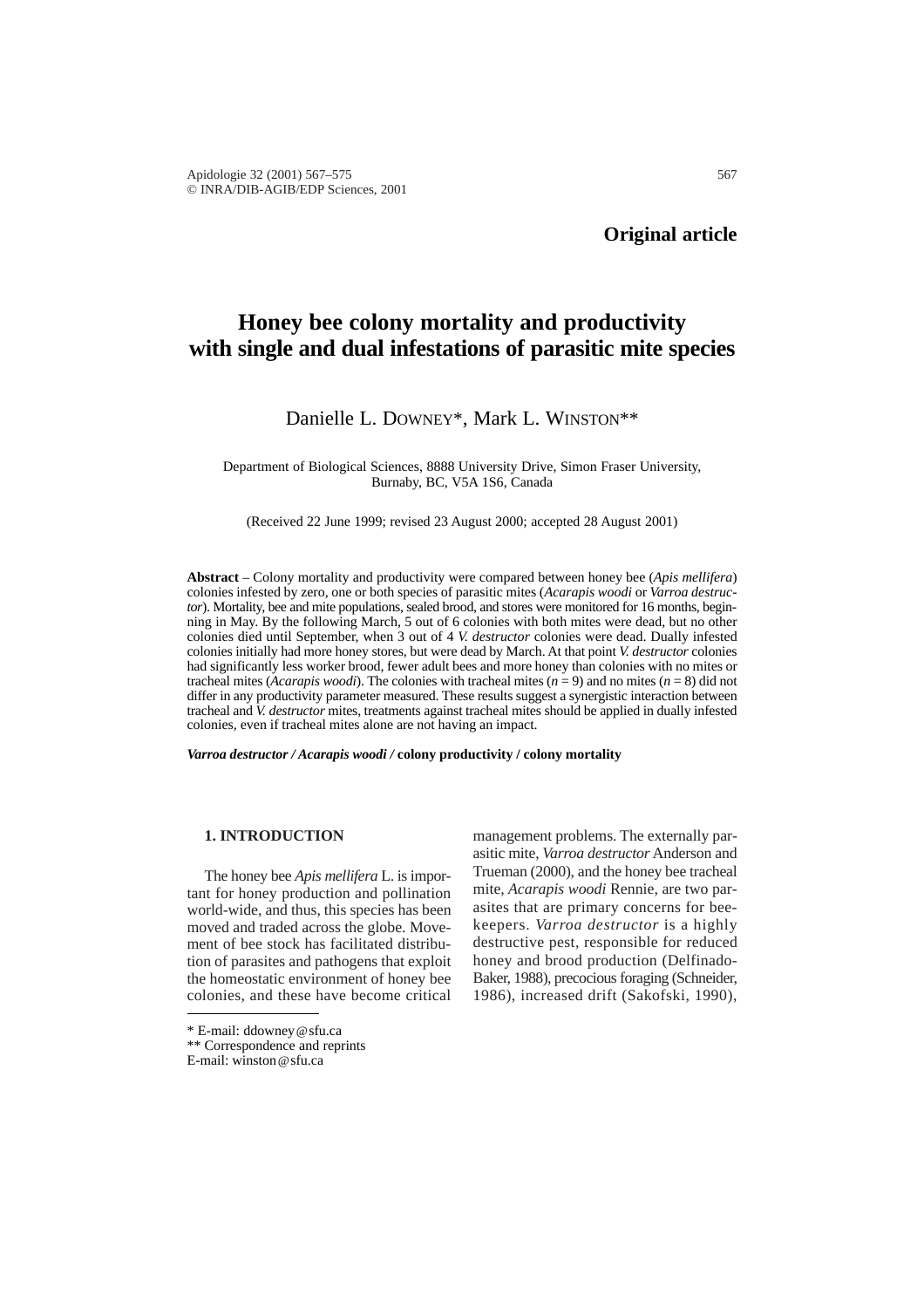higher bee mortality in winter (Kovac and Crailsheim, 1988) and considerable colony mortality (De Jong, 1997). The original host of this mite is the Asian honey bee, *Apis cerana* Fabr., and as the mite enters *Apis mellifera* populations worldwide, beekeepers experience substantial colony loss and damage (Matheson, 1994; Kraus and Page, 1995; Finley et al., 1997).

Tracheal mites are pests of more variable impact. Several British studies of the tracheal mite suggest that it may not be a current threat to honey bee colonies, although it is thought to be responsible for devastating colony losses in the early century, then called the Isle of Wight Disease (reviewed in Bailey and Ball, 1991). In North America, especially in colder climates, studies indicate that tracheal mites are a more serious pest. They can reduce honey yield (Eischen et al., 1989) and brood production (Eischen, 1987), increase winter mortality (Otis et al., 1988, 1992) and are associated with higher bacterial and viral disease incidence (Bailey and Ball, 1991). *V. destructor* mites are consistently more virulent than tracheal mites, often killing a colony within two years if left untreated (Matheson, 1994; Kraus and Page, 1995). This, combined with variable tracheal mite impact and sampling methods requiring a microscope, results in many beekeepers focusing management attention on *V. destructor* and neglecting tracheal mite sampling and treatment.

*V. destructor* ia a relatively large ectoparasite that develops and reproduces in the cell of a developing bee. Adult females enter the cell just before it is capped for pupation, lay eggs and puncture the bee to feed on its hemolymph. The mite and its offspring usually do not kill the bee, they emerge with it to undergo a phoretic period on adult bees before they enter another cell to reproduce. The tracheal mite carries out its whole life cycle in the trachea of adult honey bees, puncturing the trachea and feeding on hemolymph, reproducing as long as the bee lives (Pettis and Wilson, 1996). Tracheal mite progeny leave the trachea only to find another susceptible host. Mite studies to date have investigated *V. destructor* and tracheal mites independently, but as they continue to spread, it is common to have both mites in one colony.

The objective of this project was to assess the impact of dual infestation on honey bee colonies. Since both mites feed on bee hemolymph and can have some similar effects on colonies independently, we predicted that dual infestation would have an additive or synergistic effect on colony productivity and mortality.

### **2. MATERIALS AND METHODS**

All experiments were conducted in the Vancouver region of British Columbia, Canada. Experimental colonies were established from package bees imported from Vancouver Island, BC, then a mite free area. Packages were sampled for tracheal mites, none were found. Each package consisted of 1 kg of bees and a queen of Australian origin, collected on 7 May and installed on 8 May. At installation, each colony received two frames of honey, sugar syrup ad libitum, and the same amount and type (worker, drone) of comb or foundation. Treatments were assigned to 40 colonies, but due to inclement weather, colonies were inaccessible until after several had swarmed. After colonies that swarmed were removed, treatments were: no mites (*n* = 8), *V. destructor* mites  $(n = 4)$ , tracheal mites  $(n = 9)$  and both mites  $(n = 6)$ . Tracheal mite infestations were established by taking bees from colonies with known tracheal mite infestations (about 50%), pooling them in a large screen box and adding 400 g of these bees to each colony on 20 May. Colonies that were not in treatment groups with tracheal mites received 400 g of bees from uninfested colonies. The introduced bees were sprayed lightly with dilute sugar syrup and placed on newspaper atop the frames of a colony.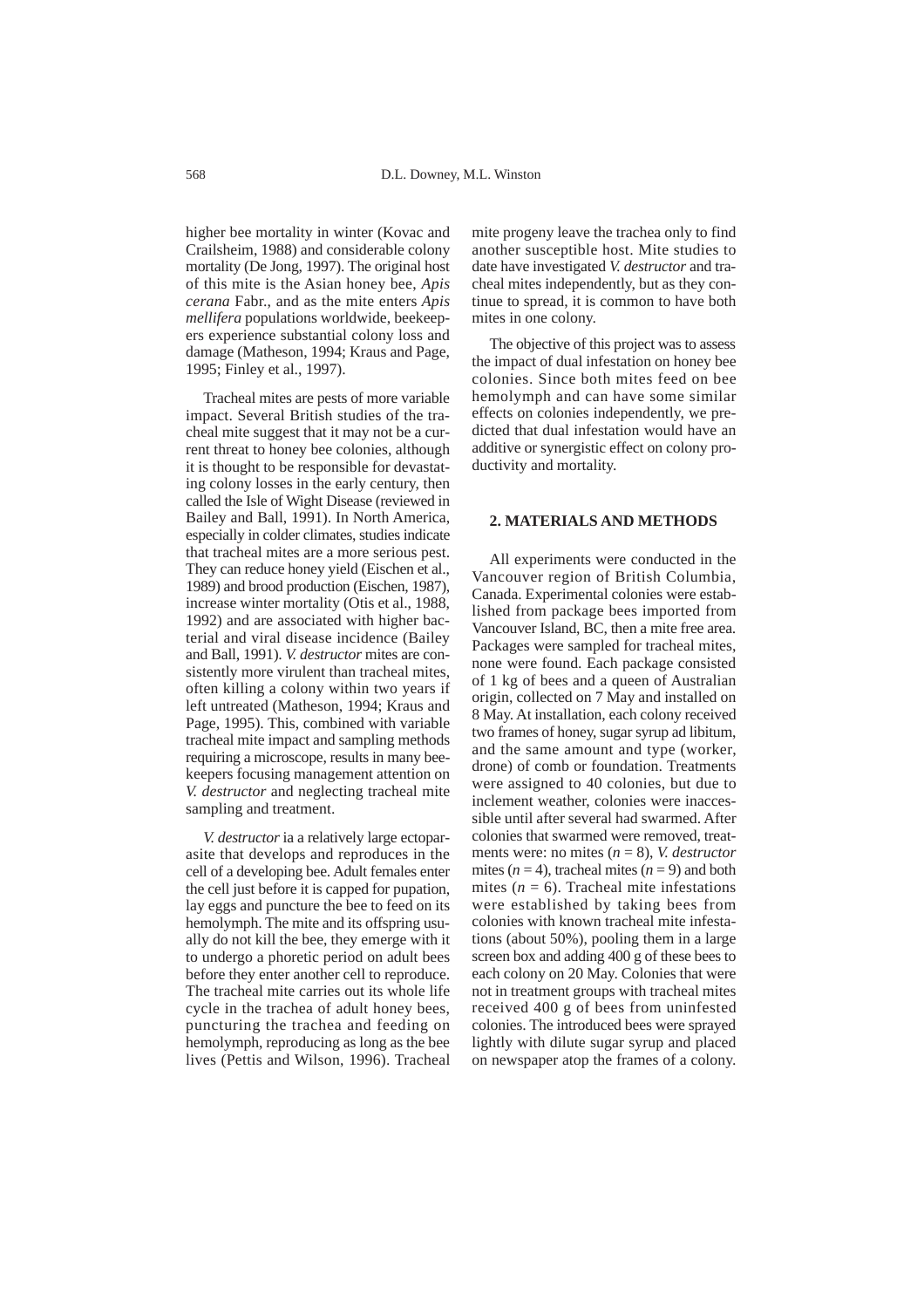*Varroa destructor* infestations were established by removing frames of bees near eclosion from colonies known to have high mite levels, placing them in an incubator and collecting newly emerged bees with mites into petri dishes. These petri dishes were opened and inverted on the top bars of the colony, so the bees could crawl in and introduce mites. In this fashion, colonies in treatment groups that required *V. destructor* infestation received 86 mites each on 20 May.

Both mites spread rapidly within an apiary, so to preserve treatment integrity Apistan strips were placed in colonies that were not to have *V. destructor* and menthol and grease patties were applied to colonies that were to be tracheal-mite free. Menthol was applied once on 11 June, and the other treatments were applied in the spring and fall 1997 and 1998. Apistan does not impact transfer or reproduction of tracheal mite populations (Pettis et al., 1988; Melathopoulos et al., 2000), and menthol vapor does not effect *V. destructor* survival at the dose used (reviewed in Imdorf et al., 1999). Apistan, menthol and grease patties have no effects on colony productivity or bee behavior (Westcott and Winston, 1999). Colonies were also fed sugar syrup medicated with antibiotics; oxytetracycline hydrochloride and bicyclohexylammonium fumagillin, to prevent foulbrood and nosema. Pollen supplements were given at installation and again in February 1998.

Colony productivity was assessed three times, 18 August 1997, 25 March 1998 and 24 July 1998. Measurements were taken by holding a plastic transparent grid divided into 32 equal squares over a frame and tabulating the number of grid squares of sealed worker brood area, sealed drone area, honey, pollen, and adult bees. Adult bees were measured before daily foraging started. Colonies also were weighed at assessment, and mite populations sampled. Tracheal mite sampling was done by collecting bees from each colony into ethanol, dissecting 30 of them under a microscope, and inspecting

the prothoracic trachea for mites. *V. destructor* sampling was done with sticky boards, placing a piece of corrugated plastic coated with a petroleum jelly/vegetable oil (1:1 vol.) blend covered with a plastic mesh screen in the bottom of each hive. This board was removed from the hive after 24 hours to count the mites that fell and were trapped. Colonies were sampled in between Apistan treatments, "mite drop" reflects natural levels in all measurements. Colony mortality was assessed every 2–3 weeks by opening the colonies.

Statistical analysis was done in SAS 6.12 and SAS JMP IN 3.1.5. Mite treatments were compared among two groups, colonies seeded with a mite species and those not seeded. One-way analysis of variances (ANOVA) were then done for *V. destructor* and tracheal mites on each date. Colony productivity was analyzed using a one-way ANOVA for each parameter, dates were analyzed separately. Survivorship curves were compared using a Lifetest procedure in SAS, and a Fisher's Exact test was used to compare treatment group mortality.

#### **3. RESULTS**

Mite treatments were successfully established using the seeding method, but by the end of the experiment there was considerable tracheal mite drift. Tracheal mite populations in seeded colonies were significantly higher than in un-seeded colonies for at least 10 months, including a summer and winter (Fig. 1). *Varroa destructor* populations were always significantly higher in colonies seeded with *V. destructor* than in un-seeded colonies (Fig. 2).

There was no colony mortality during the first season, but on the March assessment (after the first winter, 10 months after installation), 5 out of 6 colonies with both mites were dead (Fig. 3A). On the following assessment in September, 3 of 4 *V. destructor* colonies were dead, and one queen was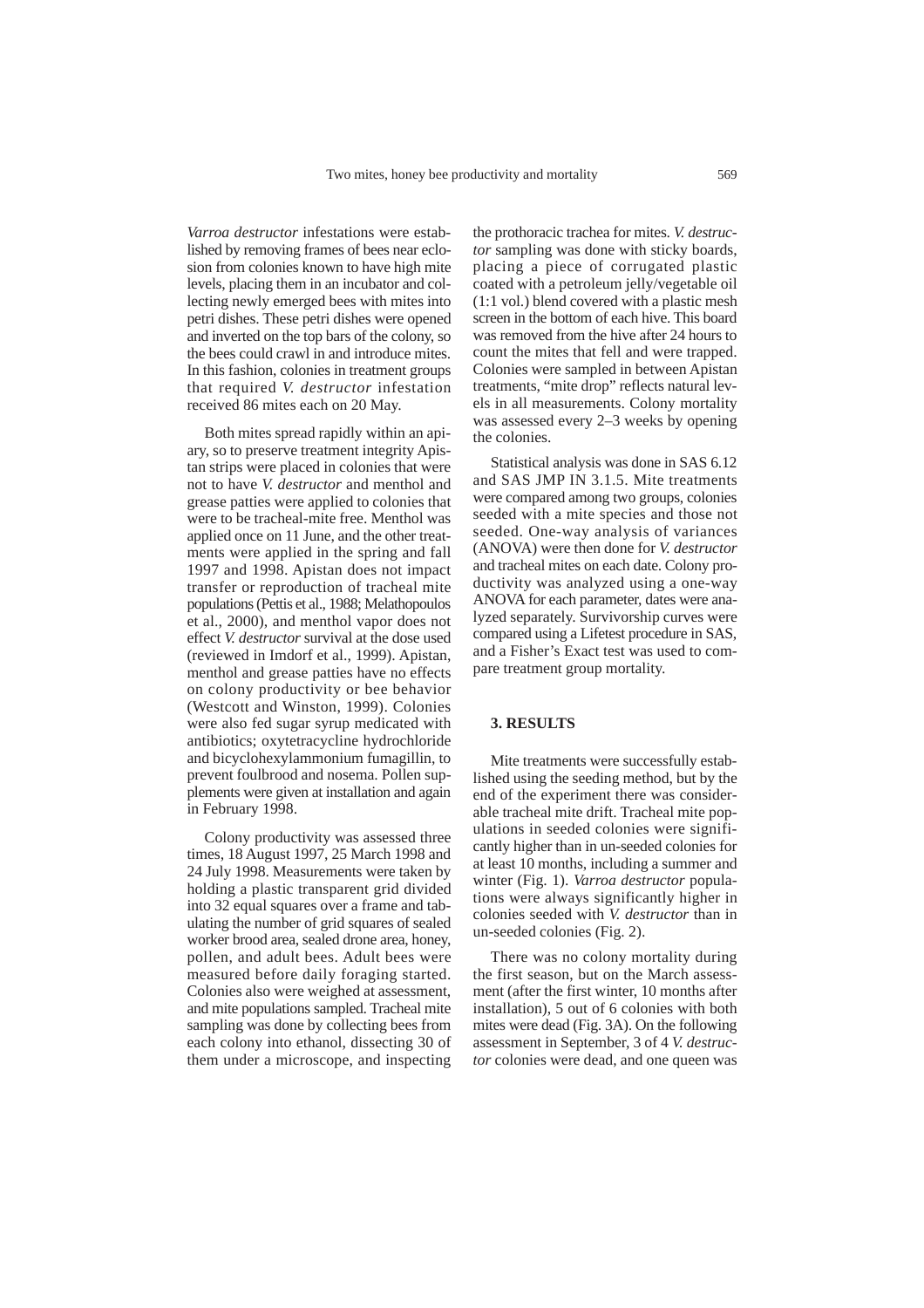

**Figure 1.** Tracheal mite infestation levels (mean  $\pm$  SE) in colonies seeded with tracheal mites  $(n = 15)$  and those not seeded  $(n = 12)$ . Letters indicate means that were significantly different (*P* < 0.05) using Tukey-Kramer's test.

lost in the colonies with no mites (Fig. 3B). Probability of survival was significantly different among treatment groups (Lifetest,  $P < 0.0001$ , Chi-Sq = 23.72). Although mortality was not different among the no mites and tracheal mites colonies, nor in the *V. destructor* and both mite treatments (two tail Fisher's Exact test,  $P = 0.4706$  and  $P = 0.5333$ , respectively), these pairs were significantly different from each other (two tail Fisher's Exact test,  $P < 0.001$ ).

In the first year, colonies with both mites had significantly more honey than colonies with no mites by August, and single mite treatments had intermediate honey stores (Fig. 5, *P* = 0.0330, *F* = 3.4553). No other parameters were significantly affected by mite treatment until after winter (Figs. 4 and 5). In March, most colonies with both mites were dead, so only the three remaining treatments were compared. Colonies with *V. destructor* had significantly less worker brood ( $P = 0.0003$ ,  $F = 13.7140$ ) (Fig. 4), and fewer adult bees (*P* = 0.0261, *F* = 4.5503) (Fig. 4). Colonies with *V. destructor* had more honey than colonies with no mites, and tracheal mite colonies had intermediate honey stores ( $P = 0.0194$ ,  $F = 5.0142$ ) (Fig. 5). On the final assessment in July, the

colonies remaining, tracheal mite and no mite treatments, showed no significant differences in any of the parameters measured, and there were statistically indistinguishable tracheal mite populations established in both treatments (Fig. 1).



**Figure 2.** *Varroa destructor* mite drop measured for 24 hours with no acaricide (mean  $\pm$  SE) in colonies seeded with *V. destructor* (*n* = 10) and those not seeded  $(n = 17)$ . Letters indicate means that were significantly different  $(P < 0.05)$  using Tukey-Kramer's test.



**Figure 3.** Colony mortality (%) in March and September 1998 (Lifetest, *P* < 0.001).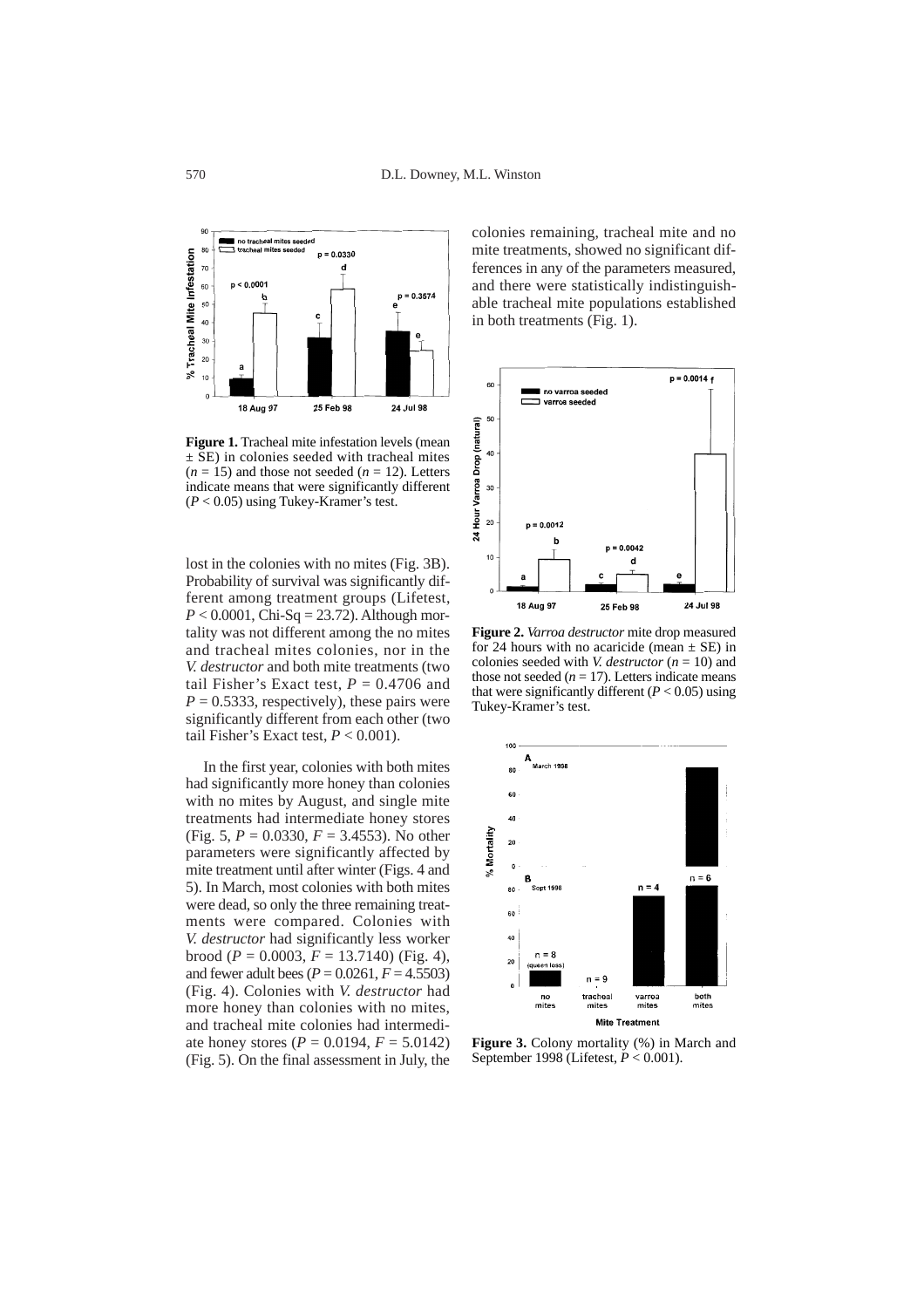

**Figure 4.** Adult bee population, sealed worker and drone brood analyzed separately with oneway ANOVAs on each date. Letters indicate means that are significantly different  $(P < 0.05)$ using Tukey-Kramer's test.

#### **4. DISCUSSION**

Colonies infested with both mite species sustained considerably greater mortality over their first winter than colonies with just one mite species or uninfested colonies. Colonies with *V. destructor* survived the spring and died in late summer, while tracheal mite and no mite colonies survived. These results support the hypothesis of a synergistic effect of tracheal mites and *V. destructor* on colony mortality, although there is a regrettably limited sample size. The mechanism of this synergy remains to be investigated. Both mites deprive the bee of hemolymph and protein (Bailey and Ball, 1991; De Jong et al., 1982; Kovac and Crailsheim, 1988) and both species are also associated with higher levels of bacterial



**Figure 5.** Colony weight, honey and pollen stores analyzed separately with one-way ANOVAs on each date. Letters indicate means that are significantly different  $(P < 0.05)$  using Tukey-Kramer's test.

and viral pathogens in bee hemolymph (Allen and Ball, 1996). Genetic variability is known to affect mite impact (Page and Gary, 1990; Frazier et al., 1995) and mortality due to mites often has been discussed in relation to environmental conditions (Eischen, 1987; Eischen et al., 1989; Harbo, 1993). Further investigation of this hypothesis should consider these factors.

It is noteworthy that mortality was high in the mild climate of Vancouver, BC, with rainy winters and little snow. Average coastal temperatures are much warmer than most of Canada and the US at similar longitudes, and if mites were causing death under these conditions, mortality would have likely been much higher under more severe winter conditions. Thus, some of the impact attributed to *V. destructor* in other regions could be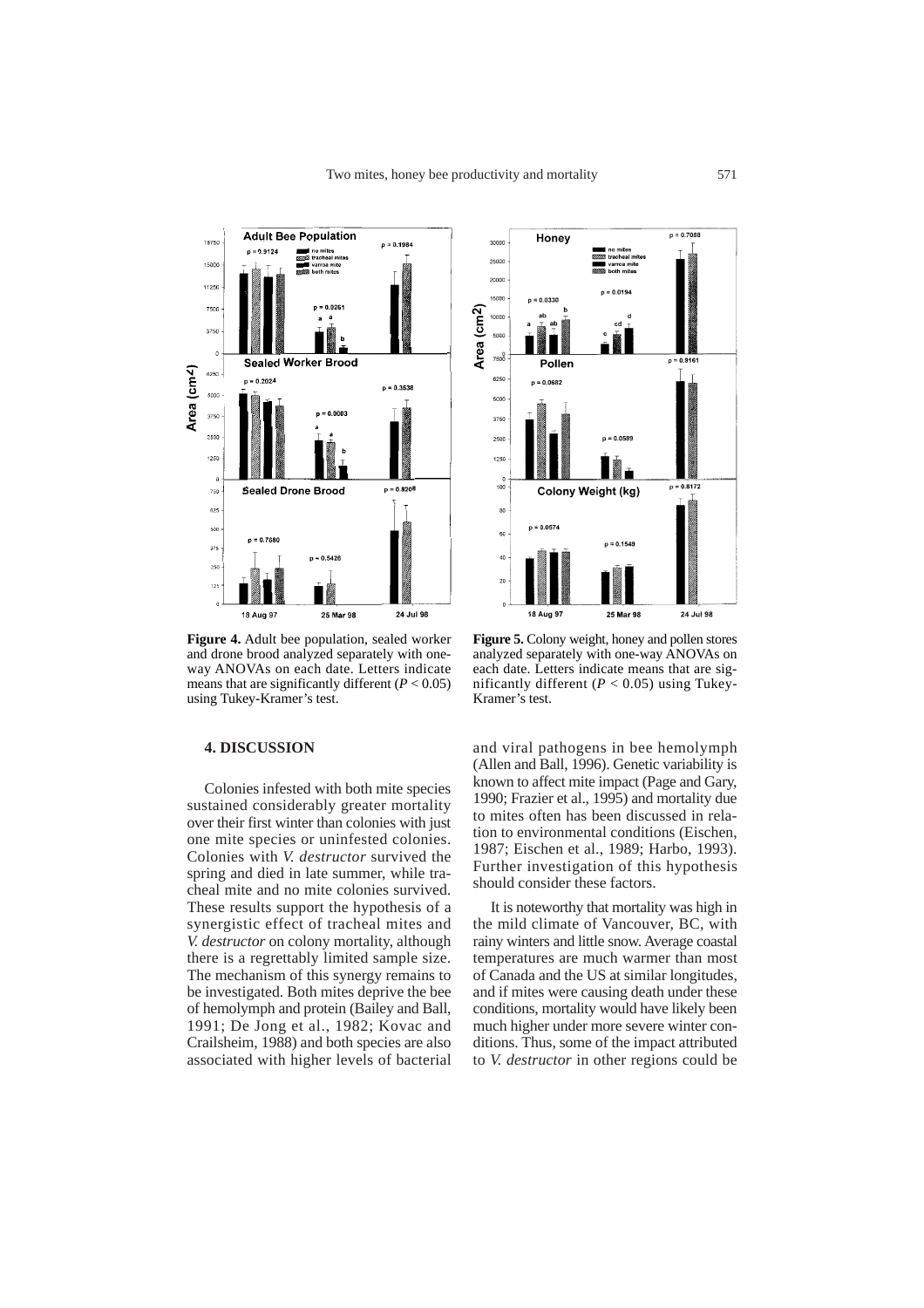due to dual mite infestations. Controlling tracheal mites could reduce *V. destructor* impact by buying beekeepers a substantial and critical margin of time; in this study the colonies with both mites are dead by spring. In contrast, colonies managed to prevent tracheal mites survived the spring and summer, allowing a window of opportunity to apply miticide.

Comparisons of colony productivity show that in the first season, colonies with both mites had more honey than colonies with no mites. Perhaps mite stress causes colonies to gather more resources. However, no similar effect was seen in a study comparing individual forager behavior among bees with tracheal and *V. destructor* mite parasitism (Downey et al., 2000). Alternatively, colonies with mites may use less honey, due to lower population size, but this difference was not reflected in brood or adult population measurements.

*Varroa destructor* infestation was associated with less brood, fewer bees and more honey by spring, one year after establishment. These colonies were failing, and smaller adult and brood populations resulted in less honey consumption and higher stores. Pollen stores were lower, although statistically this effect was not quite significant  $(P = 0.06, F = 3.3603)$ . Tracheal mites colonies also had more honey at this point, possibly a result of using less honey through the winter. Studies by Nasr et al. (1998) indicate that bees with tracheal mites are not able to respire as effectively as uninfested bees to maintain high core temperatures in winter, which would result in less honey consumption.

Tracheal mites often are considered an inconsequential threat, and in the mild West Coast climate colonies with tracheal mites performed comparably to uninfested colonies. However, tracheal mites in colder climates may pose a greater threat and our study revealed that tracheal mites and *Varroa destructor* are a greater mortality risk to a colony than either mite alone.

As *Varroa destructor* becomes resistant to fluvalinate (Elzen et al., 1998) it will be increasingly important to reduce the impact of infestation by using integrated approaches, considering the many risks and stresses on any one colony. For example, the synergy these results suggest could mean that it is in beekeepers interests to select bee stock in terms of dual infestation rather than one mite at a time. Honey bees have been selected and bred to tolerate tracheal mite infestation with some success (reviewed in Wilson et al., 1997). However, by supporting a sub-lethal tracheal mite infestation, stock that is tracheal mite tolerant could be more vulnerable to sudden mortality due to dual infestations than stock which beekeepers routinely treat for tracheal mites.

Further study is necessary to confirm that colony management and future mite research should consider not just *Varroa destructor*, but both mite species and possibly interactions with other bee diseases. In the meantime, colony management and research projects which include assessment of the both mite species avoid misinterpreting phenomena possibly confounded by dual infestation.

#### **ACKNOWLEDGEMENTS**

This study was supported by a Saskatchewan Agri-Food Innovation Fund grant, a Natural Sciences and Engineering Research council operating grant to MLW, and Simon Fraser University Graduate Fellowships. We gratefully acknowledge Heather Higo, Alida Janmaat, and the Simon Fraser University Swarm Team for help maintaining mite and bee populations and assistance during data collection, Bernard Vaissière and Jonathan Gowthorpe for help with final edits, and Adony Melathopoulos for assistance from start to finish.

**Résumé – Mortalité dans les colonies d'abeilles et productivité avec infestation par une ou deux espèces d'acariens parasites.** L'acarien *Varroa destructor* Anderson and Trueman, parasite externe de l'abeille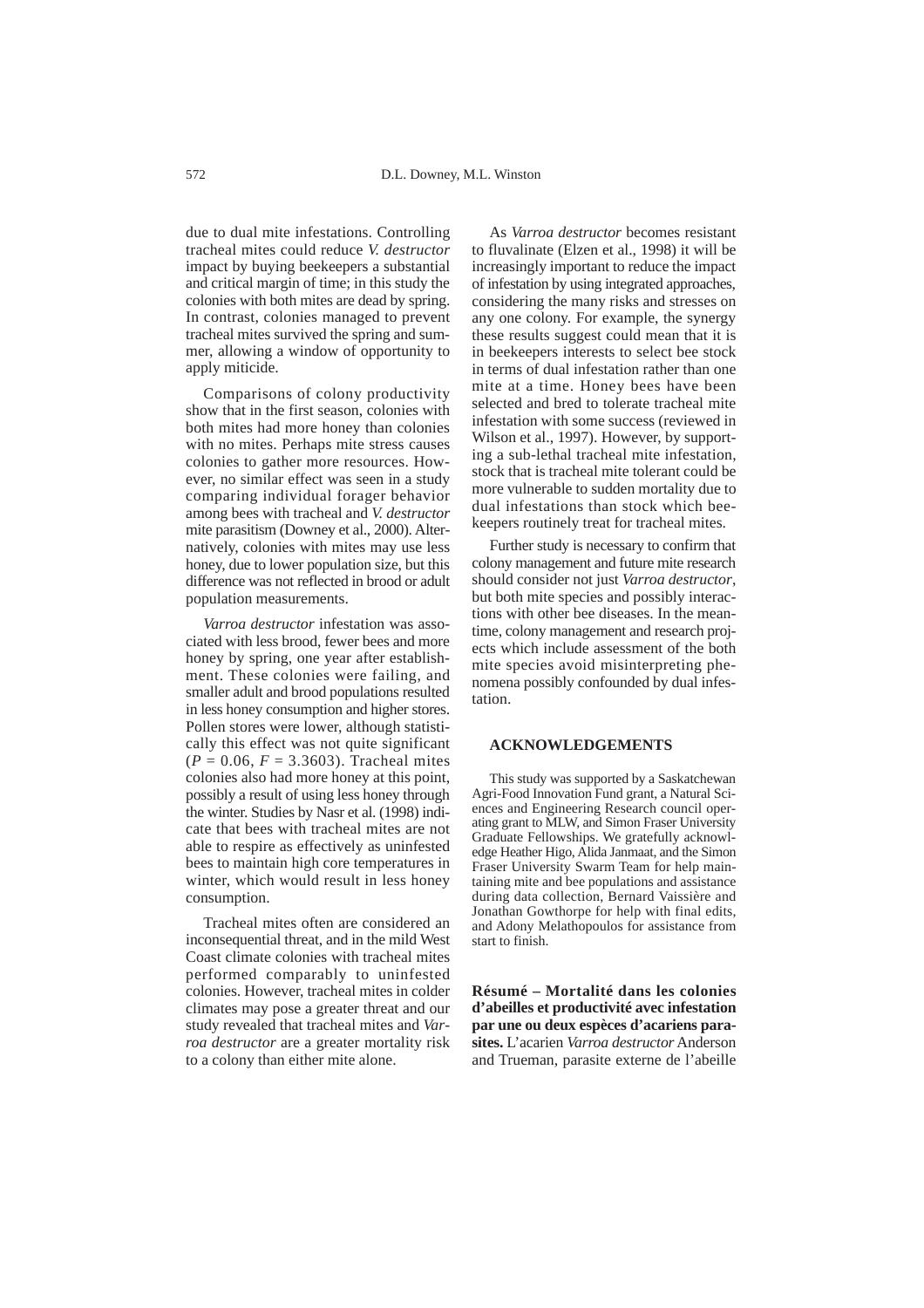domestique et *Acarapis woodi* Rennie, l'acarien des trachées, sont des parasites sérieux des colonies d'abeilles (*Apis mellifera* L.) où ils induisent, entre autres, mortalité et/ou baisses de rendement en miel. Le but de cette étude était d'évaluer l'impact d'une infestation double.

La mortalité et la productivité ont été comparées entre des colonies d'abeilles domestiques infestées par aucune, une ou les deux espèces d'acariens parasites. Les colonies ont été démarrées avec des paquets d'abeilles d'un kg. Les acariens *A. woodi* ou *V. destructor* ont été ajoutés pour constituer des groupes de traitement, les colonies ont été traitées de façon à ne conserver que l'espèce d'acarien choisi, puis la mortalité et la productivité des colonies ont été suivies durant 16 mois. Des évaluations périodiques ont été faites pour mesurer la population d'abeilles adultes, la surface de couvain operculé, le poids de la colonie, les réserves en miel et en pollen et le niveau d'infestation. Les populations d'acariens ont été constituées et maintenues, malgré une certaine contamination due à la dérive (Figs. 1 et 2). Aucune colonie n'est morte jusqu'au mois de mars suivant le premier hiver, où cinq des six colonies avec les deux espèces d'acariens ont été trouvées mortes. À la fin de l'expérimentation en septembre, trois des quatre colonies avec *V. destructor* étaient mortes, une colonie sur huit avec aucun acarien était morte par perte de la reine et les neuf colonies avec *A. woodi* étaient vivantes (Fig. 3). Au cours de la première saison, les colonies avec les deux espèces d'acariens avaient à l'origine de plus grandes réserves en miel (Fig. 5), mais au printemps lorsque ces colonies sont mortes, les colonies avec *V. destructor* avaient significativement moins de couvain d'ouvrières et moins d'adultes (Fig. 4) et plus de miel que les colonies sans acariens ou avec *A. woodi*. Lors de la dernière estimation, lorsque les colonies avec *V. destructor* ont été retirées parce que mortes, les colonies avec *A. woodi* et celles sans acariens ne pouvaient pas être

distinguées statistiquement d'après les paramètres de productivité et des populations d'*A. woodi* étaient présentes dans toutes les colonies. Ces résultats, bien que limités en ce qui concerne la taille de l'échantillon, la variation génétique et les conditions géographiques, suggèrent une synergie entre *A. woodi* et *V. destructor* du point de vue de la mortalité de la colonie et, même si *A. woodi* seul n'a pas d'impact, il est nécessaire de traiter contre *A. woodi* s'il existe un risque d'infestation double.

## *Varroa destructor / Acarapis woodi* **/ productivité / mortalité / colonie d'abeilles / double infestation**

**Zusammenfassung – Sterblichkeit von Bienenvölkern und ihre Produktivität mit einfacher und Doppelinfektionen mit parasitischen Milbenarten.** Die Sterblichkeit von Bienenvölkern (*Apis mellifera*) und ihre Produktivität wurden bei gesunden Völkern und bei Völkern mit einfachem oder doppeltem Befall mit 2 Arten parasitischer Milben (*Acarapis woodi,* die Tracheenmilbe und *Varroa destructor*) verglichen. Die Völker wurden aus 1 kg Paketbienen aufgebaut und behandelt. Anschlieβend wurden sie entsprechend die Testgruppe mit der erwünschten Milbenart infiziert. Die Sterblichkeit der Völker und ihre Honigerzeugung wurde 16 Monate lang registriert. Auβerdem erfolgten regelmäβige Schätzungen, um die Bienenpopulation, verdeckelte Brut von Arbeiterinnen und Drohnen, Volksgewicht, Honig- und Pollenvorräte und die Befallstärke zu messen. Die Milbenpopulation wurde aufgebaut und aufrecht erhalten, obwohl durch Verdriften eine geringe gegenseitige Ansteckung erfolgte (Abb. 1 und 2). Bis März nach der ersten Überwinterung gab es keine Volkszusammenbrüche, aber dann starben 5 von 6 der mit beiden Milben infizierten Völker. Bei der Beendigung des Experiments im September waren 3 von 4 "Varroa-Völkern"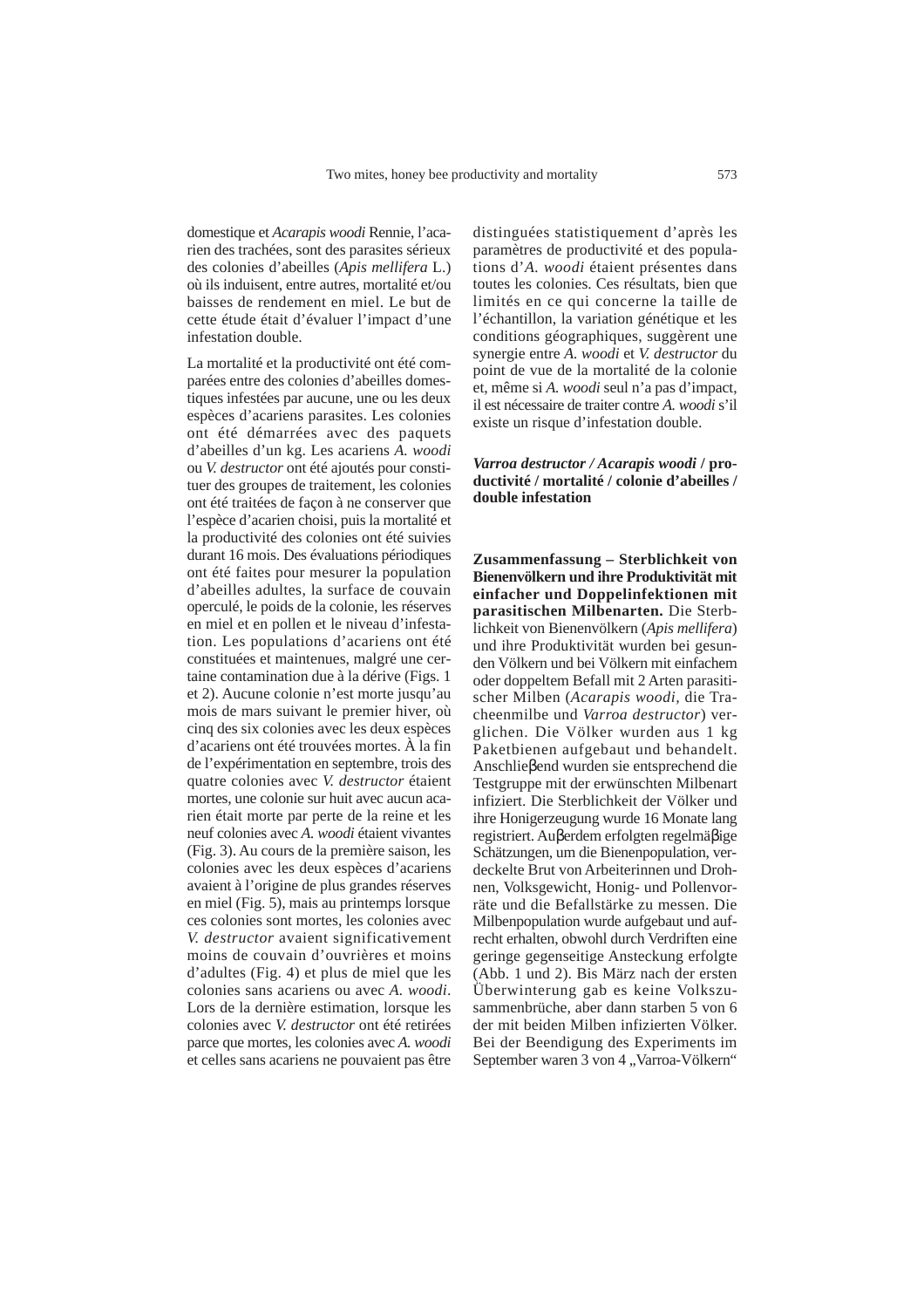tot. Eins von 8 befallsfreien Völkern starb auf Grund des Verlustes der Königin und kein Volk von den mit Tracheenmilben infizierten Völkern (*n* = 9, Abb. 3). In der ersten Bienensaison hatten Völker mit Tracheenund Varroa-Milben zunächst mehr Honig eingetragen (Abb. 5) aber im Frühjahr, als die Völker mit Doppelinfektion starben, hatten die "Varroa-Völker" signifikant weniger Brut, weniger adulte Bienen (Abb. 4) und mehr Honig als die befallsfreien oder mit Tracheenmilben befallenen Völker. Bei der letzten Ablesung, als die "Varroa-Völker" bereits nach dem Zusammenbruch entfernt waren, waren die befallsfreien Völker in allen gemessenen Parametern nicht von den Völkern mit Tracheenmilben zu unterscheiden. Die Population der Tracheenmilben war bei allen Versuchsvölkern vorhanden. Diese Ergebnisse lassen trotz der geringen Zahl an Versuchsvölkern, der genetischen Variation und den geografischen Bedingungen eine synergistische Interaktion zwischen Tracheen- und Varroa-Milben in Bezug auf die Sterblichkeit der Völker schlieβen. Auch wenn der Befall von Tracheenmilben allein keinen Einfluss hat, sollte eine Behandlung gegen die Tracheenmilben durchgeführt werden, wenn ein Risiko der Doppelinfektion vorhanden ist.

*Varroa destructor* **/** *Acarapis woodi* **/ Honigproduktion / Volkssterblichkeit** 

## **REFERENCES**

- Allen M., Ball B. (1996) The incidence and world distribution of honey bee viruses, Bee World 77, 141–162.
- Anderson D.L., Trueman J.W.H. (2000) *Varroa jacobsoni* (Acari: Varroidae) is more than one species, Exp. Appl. Acarol. 24, 165–189.
- Bailey L., Ball B.V. (1991) Honey Bee Pathology, 2nd ed., Academic Press Limited, London, England.
- De Jong D. (1997) Mites: varroa and other parasites of brood, in: Morse R.A., Flottum K. (Eds.), Honey bee pests, predators and diseases, 3rd ed., A.I. Root Company, Medina, Ohio, USA, pp. 278–327.
- De Jong D., de Jong P.H., Gonçalves D.S. (1982) Weight loss and other damage to developing worker honeybees from infestation with *Varroa jacobsoni*, J. Apic. Res. 21, 165–167.
- Delfinado-Baker M. (1988) The tracheal mite of honey bees: a crisis in beekeeping, in: Needham G., Page R., Delfinado-Baker M., Bowman C. (Eds.), Africanized honey bees and bee mites, Halsted Press, Chichester, England, pp. 493–497.
- Downey D., Higo T., Winston M. (2000) Single and dual parasitic mite infestations on the honey bee, *Apis mellifera* L., Insectes Soc. 47, 171–176.
- Eischen F.A. (1987) Overwintering performance of honey bee colonies heavily infested with *Acarapis woodi* (Rennie), Apidologie 18, 293–304.
- Eischen F.A., Cardoso-Tamez D., Wilson W.T., Dietz A. (1998) Honey production of honey bee colonies infested with *Acarapis woodi* (Rennie), Apidologie 20, 1–8.
- Elzen P.J., Eischen F.A., Baxter J.B., Pettis J., Elzen G.W., Wilson W.T. (1998) Fluvalinate resistance in *Varroa jacobsoni* from several geographic locations, Am. Bee J. 138, 674–676.
- Finley J., Camazine S., Frazier M. (1997) The epidemic of honey bee colony losses during the 1995–1996 season, Am. Bee J. 136, 805–808.
- Imdorf A., Klichenmann V., Bogdanov S., Bachofen B., Beretta C. (1995) Toxizität von Thymol, Camphor, Menthol und Eucalyptol auf *Varroa jacobsoni* Oud und *Apis mellifera* L. im Labortest, Apidologie 26, 7–31.
- Kovac H., Crailsheim K. (1988) Lifespan of *Apis mellifera carnica* Pollm. infested by *Varroa jacobsoni* Oud. in relation to season and extent of infestation, J. Apic. Res. 27, 230–238.
- Kraus B., Page R.E. (1995) Effect of *Varroa jacobsoni* (Mesostigmata, Varroidae) on feral *Apis mellifera* (Hymenoptera, Apidae) in California, Environ. Entomol. 24, 1473–1480.
- Matheson A. (1994) The impact of varroa infestation on beekeeping, in: Matheson A. (Ed.), New Perspectives on *Varroa*, International Bee Research Association, Cardiff, UK, pp. 27–31.
- Melathopoulos A.P., Winston M.L., Whittington R., Higo H., Le Doux M. (2000) Field evaluation of neem and canola oil for the selective control of the honey bee (Hymenoptera: Apidae) mite parasites *Varroa jacobsoni* (Acari: Varroidae) and *Acarapis woodi* (Acari: Tarsonemidae), J. Econ. Entomol. 93, 559–567.
- Otis G.W., Bath J.B., Randall D.L., Linda S.B. (1988) Studies of the honey bee tracheal mite (*Acarapis woodi*) (Acari: Tarsonemidae) during winter, Can. J. Zool. 66, 2122–2127.
- Otis G.W., Scott-Dupree C.D. (1992) Effects of Acarapis woodi on overwintered colonies of honey bees (Hymenoptera: Apidae) in New York, J. Econ. Entomol. 85, 40–46.